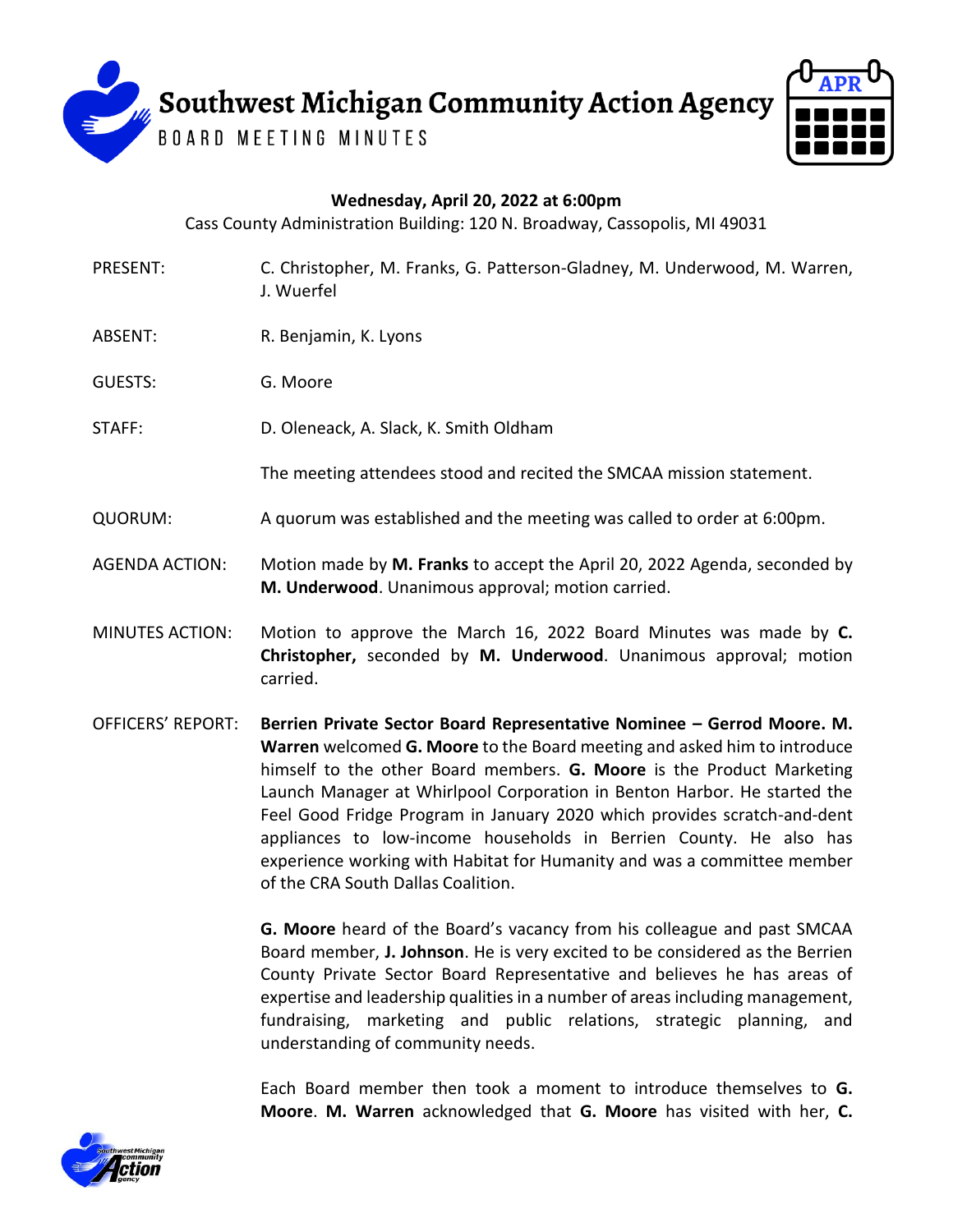**Christopher**, **K. Smith Oldham**, and **A. Slack** and discussed the oversight capacity Board members need for the SMCAA Board of Directors, as well as other important qualities sought for the vacant seat. The SMCAA team members were pleased with **G. Moore's** background and understanding of the Agency's mission.

ACTION: A motion to approve G. Moore as the Berrien Private Sector Board Representative was made by **C. Christopher,** seconded by **G. Patterson-Gladney**. Unanimous approval; motion carried.

**C. Christopher** had nothing to report.

OLD BUSINESS: None

**a. Fiscal Summary. D. Oleneack** presented the fiscal summary. This summary is 50% into the fiscal year. March 2022 included three (3) payrolls, which accounted for a slight expense overage. She noted that all audit expenses have been paid for the year. The remaining budget for the Audit line item was unneeded, as Kruggel Lawton did not have to audit two (2) programs as previously anticipated.

Under Contract Services, **D. Oleneack** noted that March's expenses included expenditures to Southshore Development for logistics of the Benton Harbor Water Distribution (WADIS), as well as contract labor costs to assist the Fiscal Department while regular staff was out of the office due to medical reasons. She stated this expense would discontinue as the regular staff member has returned full-time. **K. Smith Oldham** recommended that Fiscal continue to contract a part-time staff member as the department continues to see more invoices and increased workload.

A. ACTION: A motion to accept and place on file the Fiscal Summary was made by **J. Wuerfel** and was seconded by **C. Christopher**. Unanimous approval; motion carried.

> **b. Programmatic Report. K. Smith Oldham** presented the programmatic report. There were (204) households serviced with utility assistance, (4) households received internet stipends, and (97) households with rent assistance. There were no mortgage payments, but this was expected with the rollout of the new Michigan Homeowner Assistance (MIHAF) Program. (1,668) households received food commodities from CSFP, (221) through a speciallyscheduled TEFAP distribution, and (349) households received assistance through SMCAA food pantries. (6) families of (15) individuals stayed in the shelter for a total of (153) bed nights, and (1) family of (2) individuals boarded in a local hotel for a total of (12) bed nights.

> The FSS Program serviced (24) individuals in March. There were (4) individuals served through DHHS's Rapid Rehousing Consolidated and (8) through

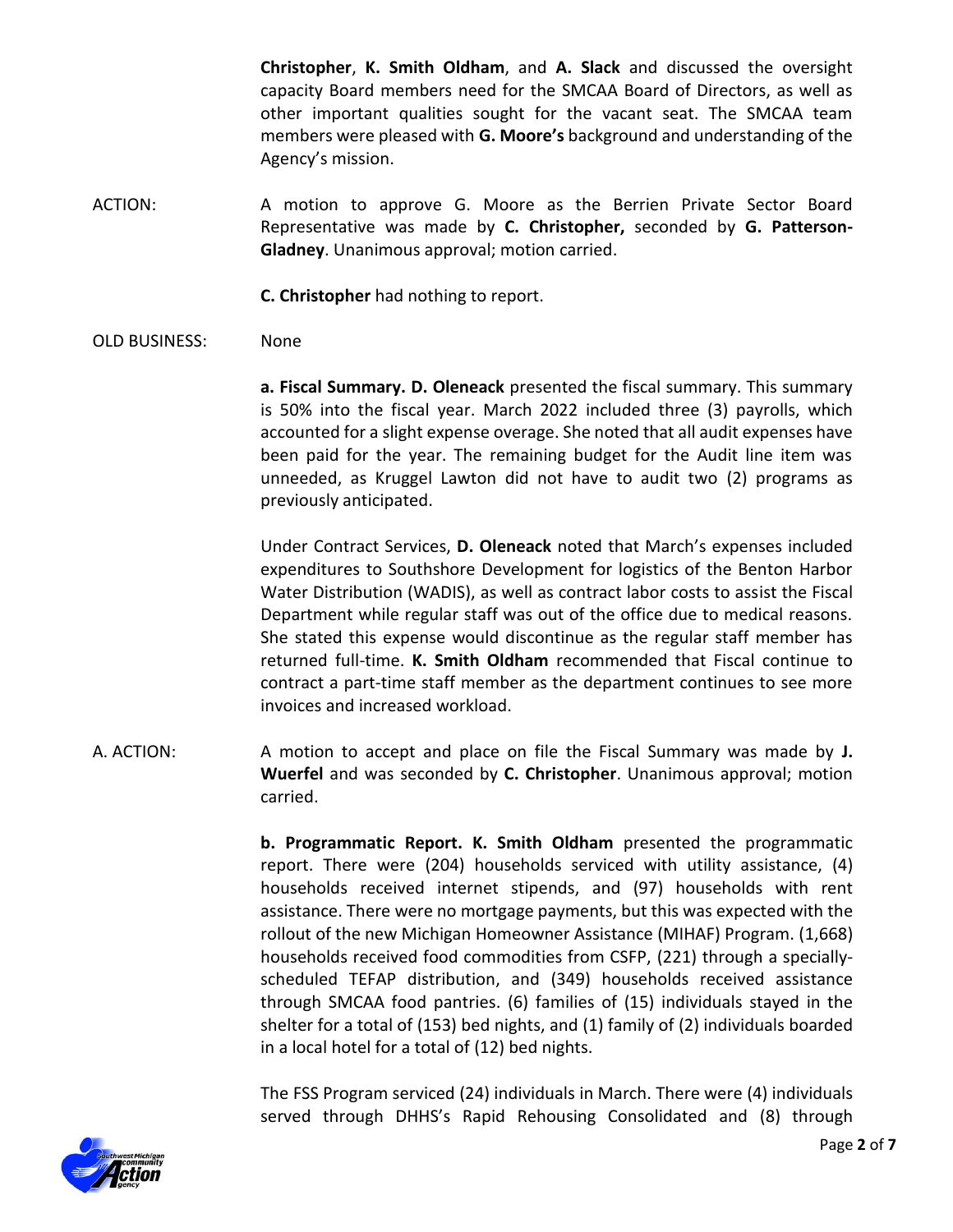Supportive Housing. Water Distribution at the SMCAA Self-Serve Station provided (69) households of (280) individuals received (408) cases of water from SMCAA's self-serve station. Home deliveries continue to increase, but we have the issues from February under control at this time. **K. Smith Oldham** stated a new program for the City of Benton Harbor will be offered in April or May. This program will provide food boxes and hygiene kits to city residents and will be facilitated in partnership with the City through its Community Develop Block Grant (CDBG) funding.

As far as the lead service line replacements (LSLR), over 800 lead lines have been replaced out of the suspected 4,360 lines. This accounts for about 18.5% of the full project completed. There have been 1,770 Right of Access forms have been completed, which is a necessary step to allow contractors access to private properties to perform work.

Weatherization completed (10) work orders in March. There are an additional (25) work orders in-progress. There were no Whole Housing Rehab projects completed, but (1) household received home repairs through Minor Home Repairs and (3) households received minor home repairs in CARES funding.

A total of \$474,255.85 in funding assistance was expended throughout the month. **A. Slack** noted that the Agency has surpassed total clients assisted in FY21. FY22, which is now 50% into the fiscal year, amounts to (5,301) unduplicated individuals and (2,751) unduplicated households. At the end of FY21, SMCAA had served (4,629) unduplicated individuals and (2,212) unduplicated households. **J. Wuerfel** asked how these numbers compare to pre-COVID. **A. Slack** did not have a definite answer, but would provide a 5-year lookback at the May meeting.

**G. Patterson-Gladney** asked if **K. Smith Oldham** and the Agency needed additional staff due to the overwhelming workload and consistently added new programming. **K. Smith Oldham** stated there are currently job openings at the Agency, but the hiring process has been difficult. **C. Christopher** agreed with this sentiment. There was a discussion on best practices to recruit new employees, such as increasing wages to remain competitive and providing fringe benefits. **K. Smith Oldham** said that wages have been increased and the Agency offers a great employee benefit package. **A. Slack** commented that there has been a lack of qualified applicants even applying for the positions, and that the job postings have been circulated among several mediums. Another difficulty stems from the job opportunities themselves – the current openings are for Weatherization and are very technical. A qualified candidate fits a very specific mold, and many individuals with construction backgrounds are able to find better paying jobs at the moment.

**M. Warren** stated the mentality of the workforce has shifted, and the Board agreed.

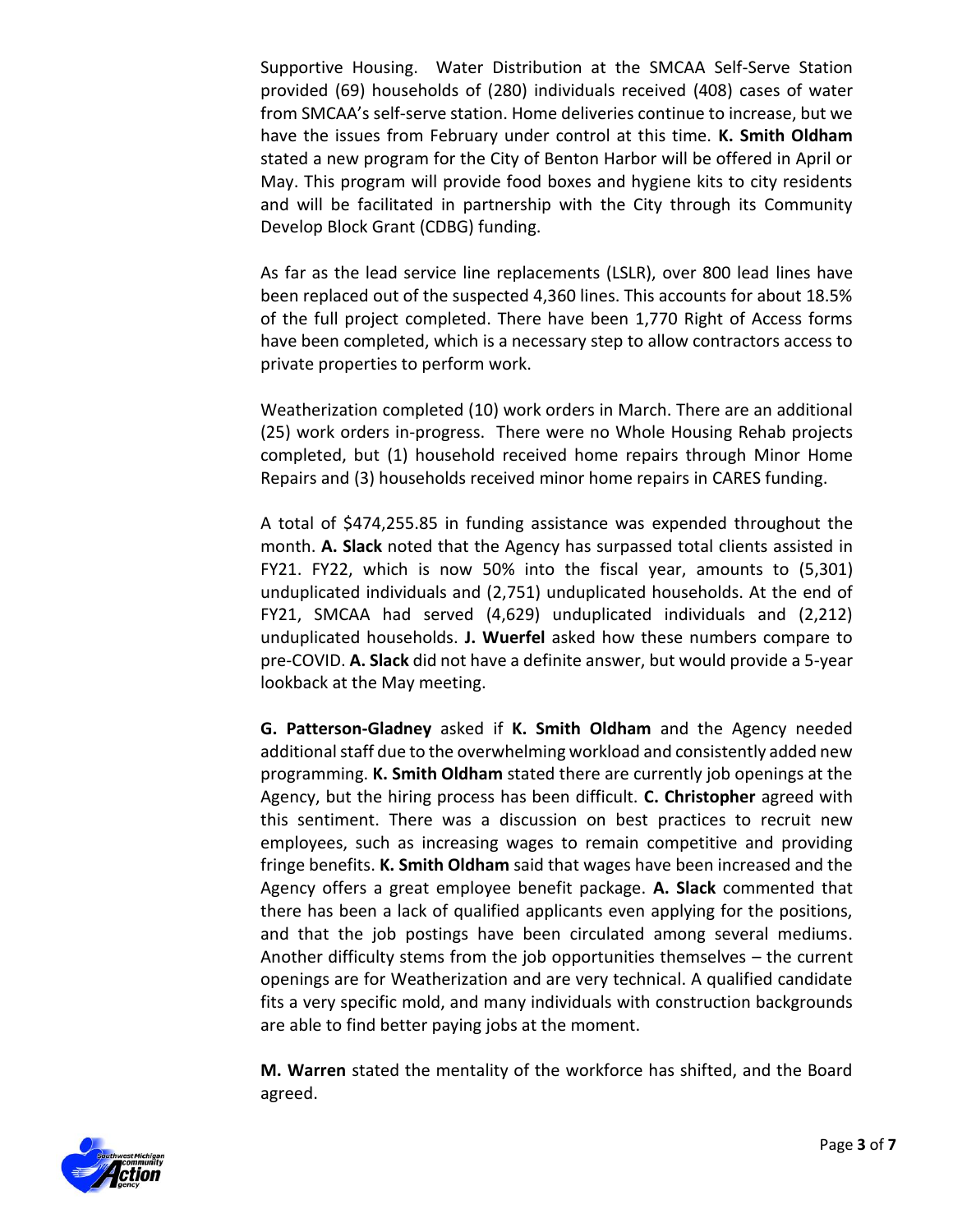B. ACTION: A motion to accept and place on file the Programmatic Report was made by **G. Patterson-Gladney** and was seconded by **C. Christopher**. Unanimous approval; motion carried.

> **c. Director's Report. K. Smith Oldham** presented the Director's Report. Some of the highlights over the past month included:

> Possible New Funding: **K. Smith Oldham** received correspondence that SMCAA could possibly receive the following additional grants:

- Low-Income Household Energy Assistance Program (LIHEAP) Deliverable Fuel funding. This funding has not been available since FY2016.
- Additional Coronavirus Relief Fund (CRF) funding in the areas of Water and Plumbing Repair, Migrant Assistance, and Energy Assistance. If received, the dates for these grants would most likely run May 1, 2022 to September 30, 2022.
- MSHDA has also said there could be more CERA funding coming down.

FY21 Single Audit Update:During the Single Audit presented to the Board at the February meeting, **K. Smith Oldham** noticed a Mortgage Non-Receivable. (This was located on Page 3, Noncurrent Assets, for an amount of \$16,000.00.) She inquired with **D. Oleneack** concerning this, who stated she did not know anything about it. However, it has been on the books since she started as Finance Director and previous accounting firms have questioned **D. Oleneack** on this line item. **K. Smith Oldham** called Kruggel Lawton and found that the previous accounting firm had done some research on this line item, and paperwork was forwarded to **K. Smith Oldham** on this property.

**K. Smith Oldham** researched archived files and found an old program regarding the property. She discovered the property was acquired by Van-Cass CAP in 1993 (this was prior to the incorporation of SMCAA.) The property was rehabbed through MSHDA funding and sold to a low-income household in 1998 by SMCAA. When the house resold in 2000, the lien on the house should have been released. However, no one followed up on the lien release until the previous accounting firm did some research in 2014. **K. Smith Oldham** requested **D. Oleneack** to work with Kruggel Lawton to remove this Noncurrent Asset off the Agency's books.

Earned Income Tax Credit (EITC): Michigan Community Action Association (MCA) is part of a coalition of anti-poverty organization pushing for an increase in the Earned Income Tax Credit, which has been a standing legislative priority of the CAA network. **K. Smith Oldham** provided an EITC Fact Sheet from Michigan Future Inc. to the Board to help inform you and our elected officials on what the EITC means to our clients.

Agency Monitoring News: SMCAA received word that the Agency will be monitored on the following programs:

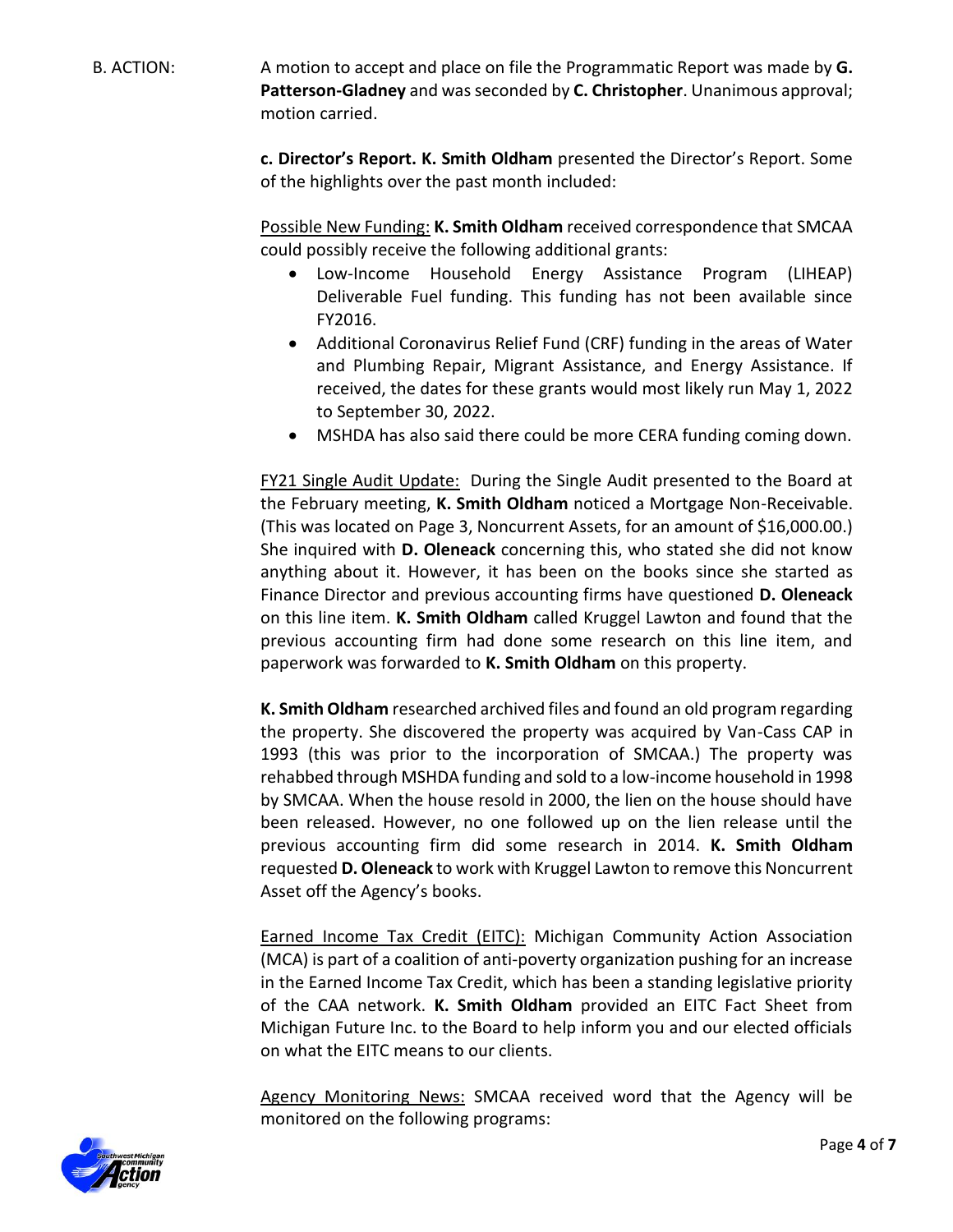- Fiscal and Programmatic: The Emergency Food Assistance Program (TEFAP) and Commodity Senior Food Program (CSFP)
- Fiscal and Programmatic: Emergency Shelter and Food Program (ESFP)
- Fiscal: Coronaviruses Relief Fund (CRF) Migrant

**K. Smith Oldham** will let the Board know more information on program monitoring as it takes place.

Upcoming Conferences: As COVID numbers decrease, the State and National partners are beginning to schedule in-person conferences for Summer 2022: the CAPLAW Conference in June and the MCA Conference in July. **K. Smith Oldham** invited the Board to consider joining staff at either of these conferences because there will be Governance trainings at both. With CAPLAW's registration due date approaching, **A. Slack** said she would send the CAPLAW Conference agenda and conference information to the Board to review, and asked anyone interested in joining to let her know. SMCAA has (2) slots available for Board members at this conference. Information on the MCA Conference will be provided in late-May as well.

C. ACTION: A motion to accept and place on file the Director's Report was made by **G. Patterson-Gladney** and was seconded **C. Christopher**. Unanimous approval; motion carried.

> **d. FY22 CAP Plan Update. A. Slack** presented the FY22 CAP Plan Update, per Organizational Standard 4.4. Updated areas included:

> Needs of the Community: According to the 2021 Community Needs Assessment and the 2022 CAP Plan, the community's top three (3) needs were as follows:

- 1. Affordable housing
- 2. Home Improvements
- 3. Emergency Assistance and Services

These needs were different from the previous CNA findings. The 2018 CNA identified Access to Nutritious Food as Top Need #3. SMCAA utilized this knowledge to redirect current and new funding to help the community we service based on these new needs.

Though SMCAA addresses Emergency Assistance and Services via rent and mortgage payments, housing repairs, and utility bill assistance, there were some emergency services directly identified in the 2021 CNA that the Agency does not provide. These emergency services include healthcare access, which SMCAA does not have the capacity to address. However, SMCAA staff do encourage clients to apply for healthcare assistance services with their local DHHS office.

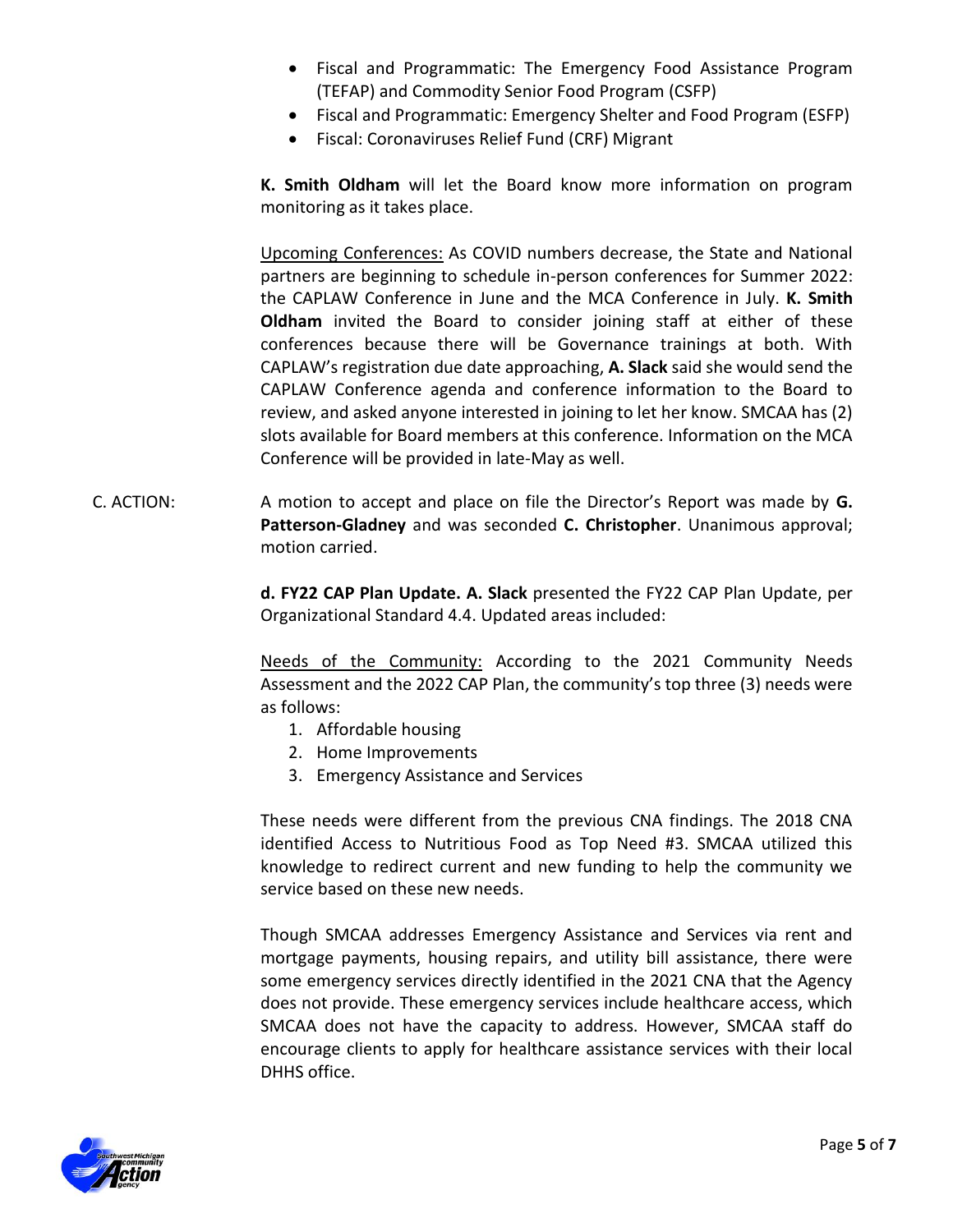Service Delivery System: Several FY21 client satisfaction surveys provided feedback to the Agency that some clients faced accessibility to the Agency's programs and services to our lack of in-person capability though. Following lowering COVID-19 transmission numbers and guidance from MDHHS, CDC, and the local Health Departments, SMCAA reopened its main office to the public on March 21, 2022. The Agency now allows for in-person, by-phone, and online applications from clients. The hope is that Community Action is accessible to everyone in need of its services across Southwest Michigan.

Accountability and Reporting Requirements: SMCAA serviced less clients in 2021 than in 2020. However, many of the individual line items saw increases from the previous year. This may be due to a number of factors, including:

- More clients received wraparound services, which resulted in increased service numbers but decreased unduplicated individuals
- Staff members were trained more adequately on how to track more information per program in our database and why this tracking is important for continued funding of SMCAA programs
- The CERA Program influenced many housing programs in FY21 including Rapid Rehousing and Permanent Supportive Housing.
- The Supreme Court decided to end the CDC's eviction ban on August 26, 2021. Prior to this, housing programs also saw less traffic due to eviction bans and other tenant protections.

Linkages: SMCAA has created a Diversity, Equity, and Inclusion Policy and publicly stated the need for changes to systemic racism ensuring better outcomes for people of color in Southwest Michigan. There are plans in motion to further integrate the Agency into larger discussions locally, in the state, and nationally on this topic. Staff are actively being trained on topics of social and racial injustice.

**e. FY22 Strategic Plan Update. A. Slack** presented the FY22 Strategic Plan Update, per Organizational Standard 6.5. This Strategic Plan runs 2020 to 2024. Some Objectives and Strategies have been fully completed, and many Goals have been met for the FY22.

Some Goals that are partially complete:

- Develop succession plans across Executive, Fiscal, Community Services, and Weatherization departments. Only the Executive Director Succession Plan is complete.
- Hold monthly management meetings and quarterly all-staff meetings. Management meetings have been held monthly since December 2021, and a quarterly all-staff meeting is anticipated to be held in May or June 2022.
- Increase advocacy efforts in local communities by inviting community advocates to attend (2) Board meetings. SMCAA Administration will attend the Day at the Capitol in May.